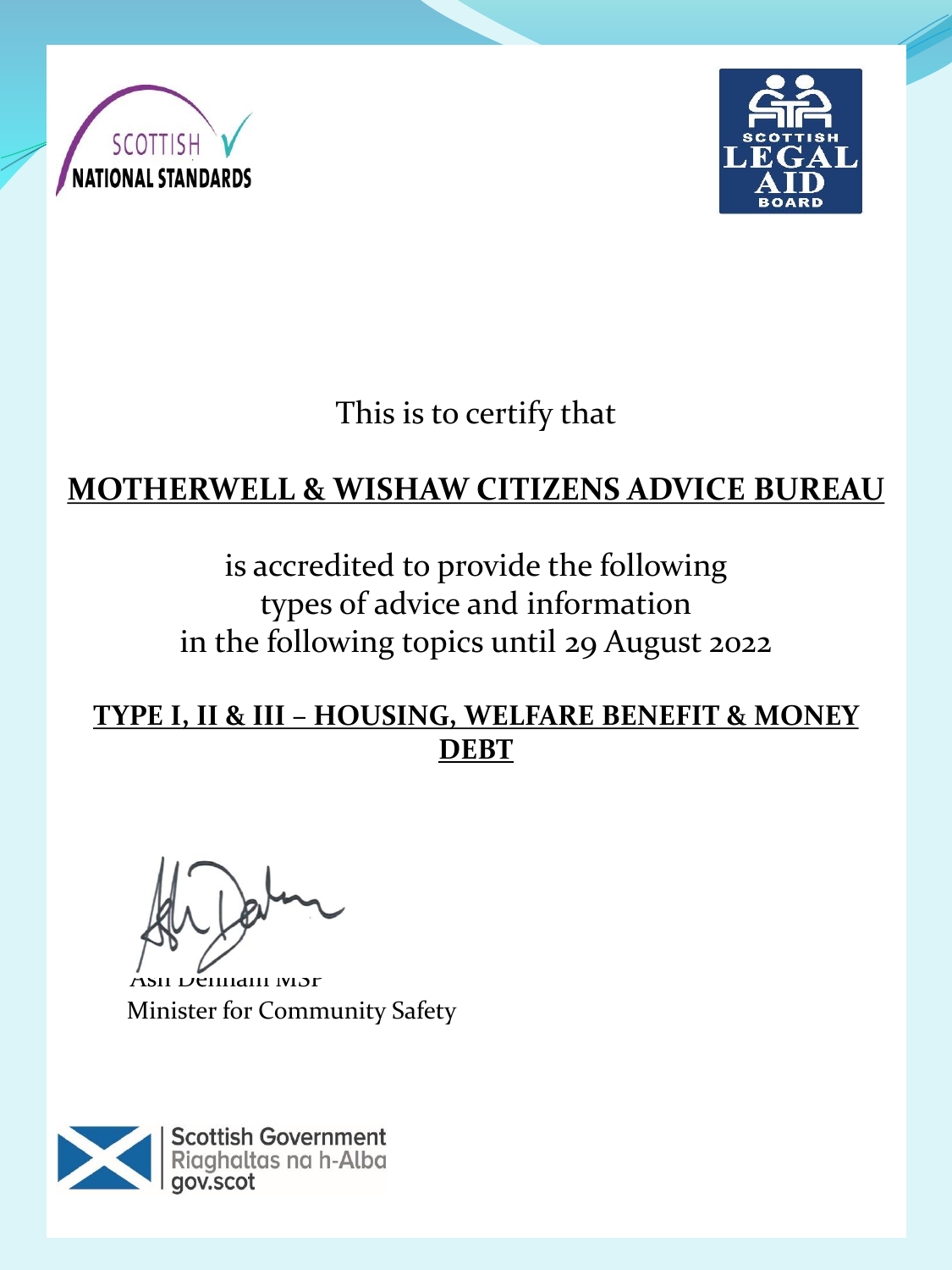### **COMPETENCY ACHIEVED**

### **2 Housing Specific Competences**

- 2.1 Rent Arrears Type I
- 2.2 Mortgages & Secured Loans Type I
- 2.3 Universal Credit for housing costs and Housing Benefit Adviser competences – Type I
- 2.4 Disrepair in Rented Housing Type I
- 2.5 Housing Options Type I
- 2.6 Discrimination in Housing Type I
- 2.7 Eviction Type I
- 2.8 Anti-Social Behaviour Type I
- 2.9 Harassment and Illegal Eviction– Type I
- 2.10 Homelessness Type I
- 2.11 Relationship Breakdown Type I
- 2.12 Rent: Private Sector Type I
- 2.13 Security of Tenure Type I
- 2.14 Statutory Tenancy Rights Type I
- 2.15 Repair and Improvement Grants Type I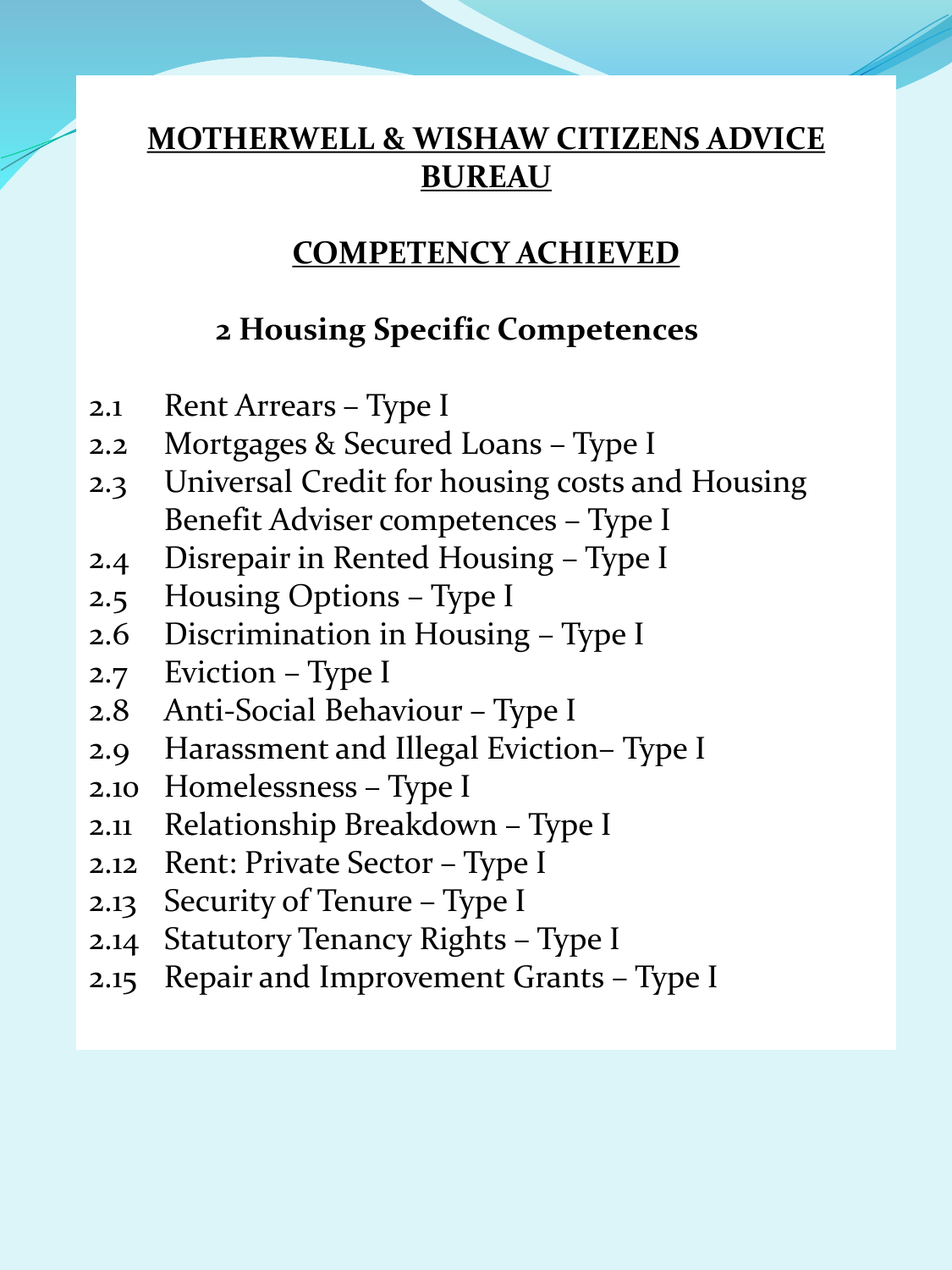#### **COMPETENCY ACHIEVED**

#### **3 Money and Welfare Benefits Related to Advice Competences – Foundation Knowledge**

- 3.1 Administrative Structure of the Benefits and Tax Credits Systems – Type II
- 3.2 National Insurance Scheme Type II
- 3.3 Claims & Backdating Type II
- 3.4 Decision-Making, Disputes and Appeals Type III
- 3.5 Benefit & Tax Credit Overpayments Type III
- 3.6 Assessment, Initial Decision-Making & Holding Activity in Debt Cases – Type II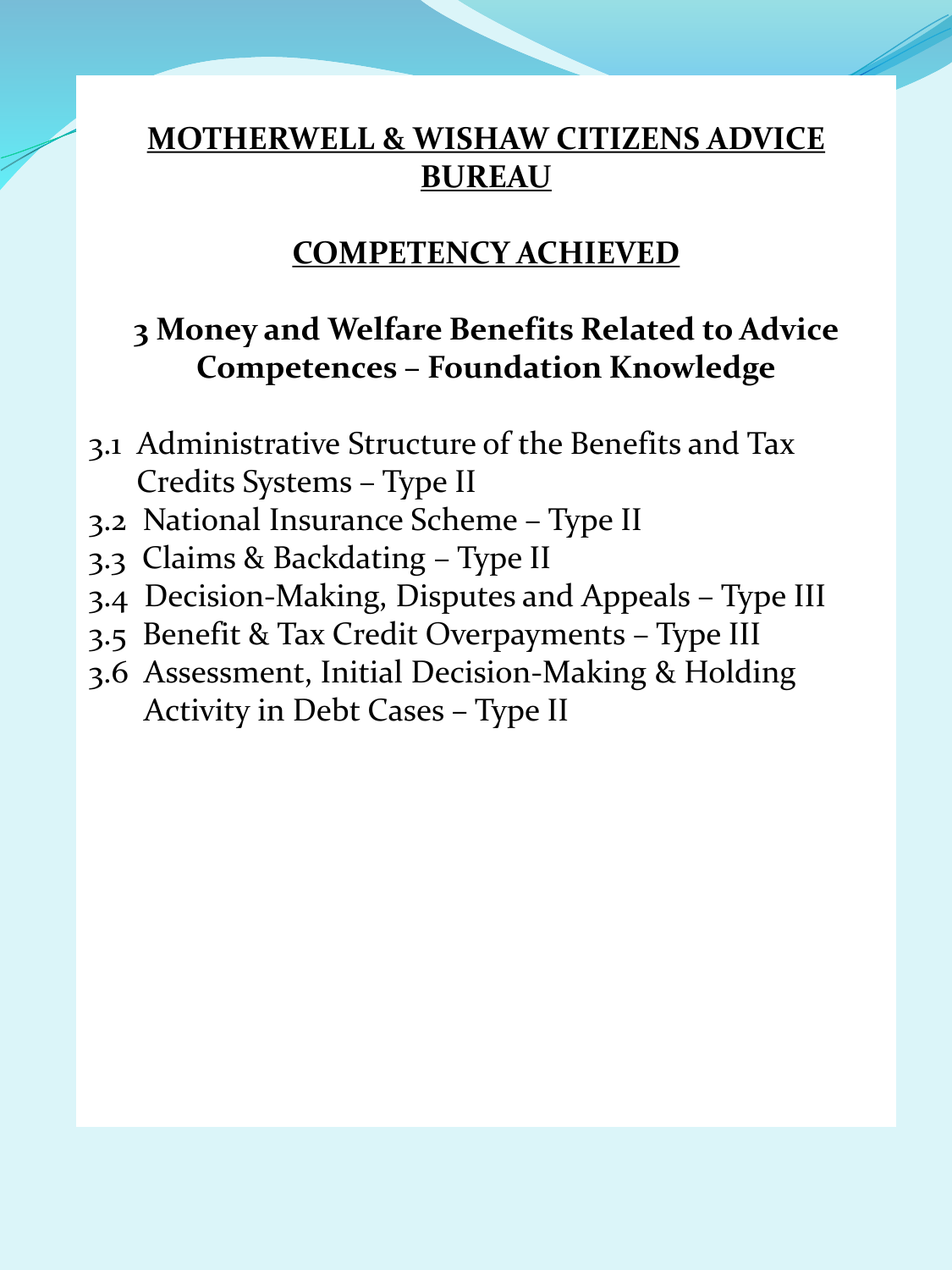#### **COMPETENCY ACHIEVED**

## **4 Money and Welfare Benefits Related Advice Competences – Specialist Areas**

- 4.1 Means-Tested Benefits Type III
- 4.2 Universal Credit Type III
- 4.3 Tax Credits Type II
- 4.4 The Social Fund & the Scottish Welfare Fund. Type II
- 4.5 The Impact of Work on Benefits Type II
- 4.6 Child Element of Universal Credit, Child Benefit, Kinship Care Allowance & Guardian's Allowance – Type II
- 4.7 State Retirement Pension Type II
- 4.8 Personal Independence Payment, Disability Living Allowance & Attendance Allowance – Type III
- 4.9 Benefits for People who have Limited Capability for Work – Type III
- 4.10 Benefits for Industrial Injury and Disease Type II
- 4.11 Benefits for Veterans Type II
- 4.12 Carers Allowance Type II
- 4.13 Jobseeker's Allowance– Type III
- 4.14 Benefits for Maternity, Paternity and Adoption Type II
- 4.15 Bereavement Benefits Type II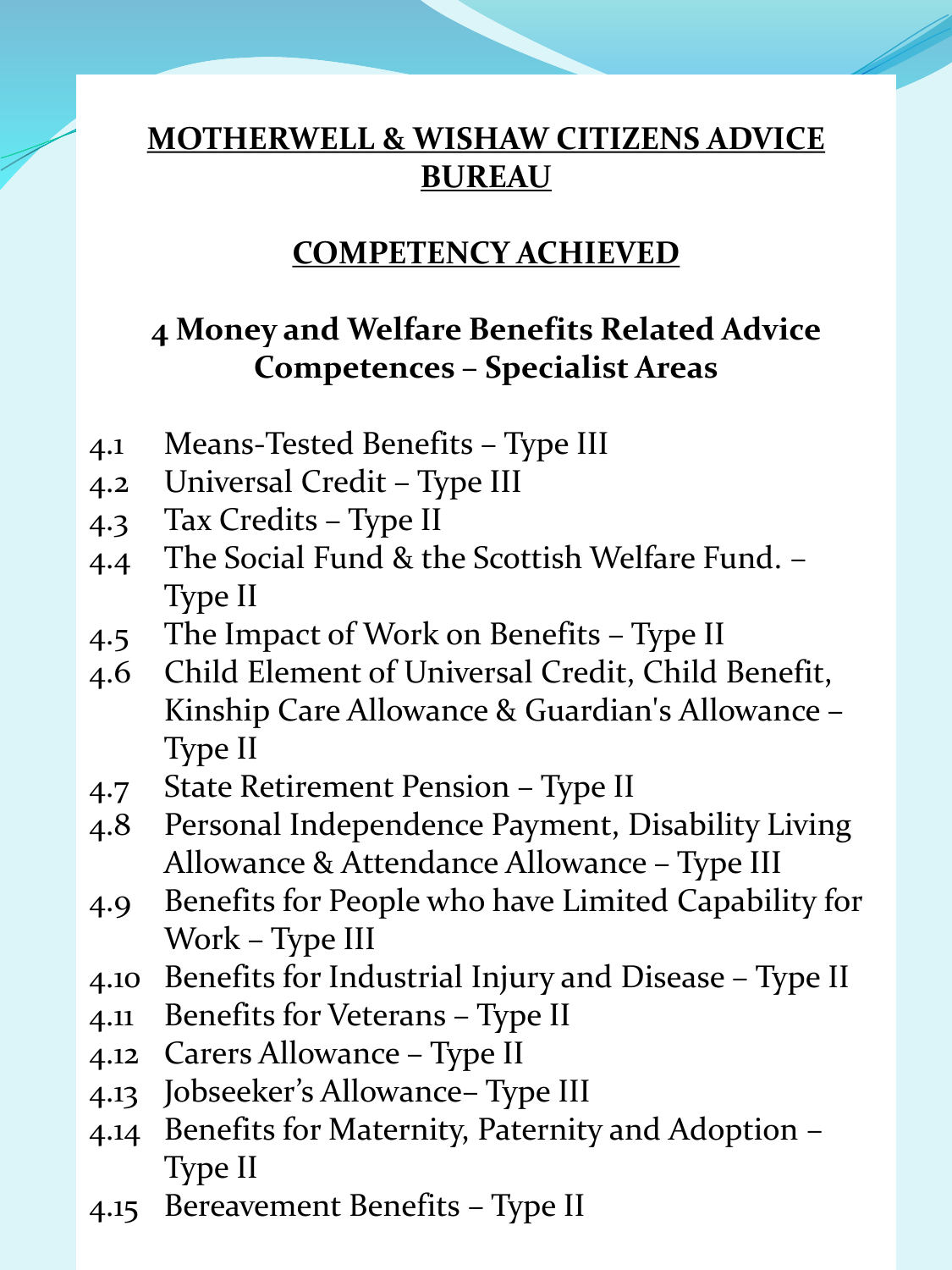#### **COMPETENCY ACHIEVED**

## **4 Money and Welfare Benefits Related Advice Competences – Specialist Areas Cont.**

- 4.16 Benefits for People in Public Care Type II
- 4.17 Benefits for Students Type II
- 4.18 Benefits for People from Abroad and/or who are Subject to Immigration Control – Type II
- 4.19 Ancillary Benefits Type II
- 4.20 Financial Statements Type II
- 4.21 Liability for Debts, Extortionate Credit, Unfair Contract Terms, Unenforceable Debts, Creditor Malpractice, Codes of Practice, etc – Type II
- 4.22 Identifying & Agreeing Options in Debt Cases – Type II
- 4.23 Negotiating & Making Offers to Creditors– Type II
- 4.24 Diligence, Diligence Stoppers and Court Proceedings – Type II
- 4.25 Bankruptcy & Trust Deeds– Type II
- 4.26 The Debt Arrangement Scheme– Type II
- 4.27 Recalls & Appeals against Court Decrees and Orders – Type II
- 4.28 Utility Debts Type II
- 4.29 Local and national Tax Debts Type II
- 4.30 Rent Arrears Type II